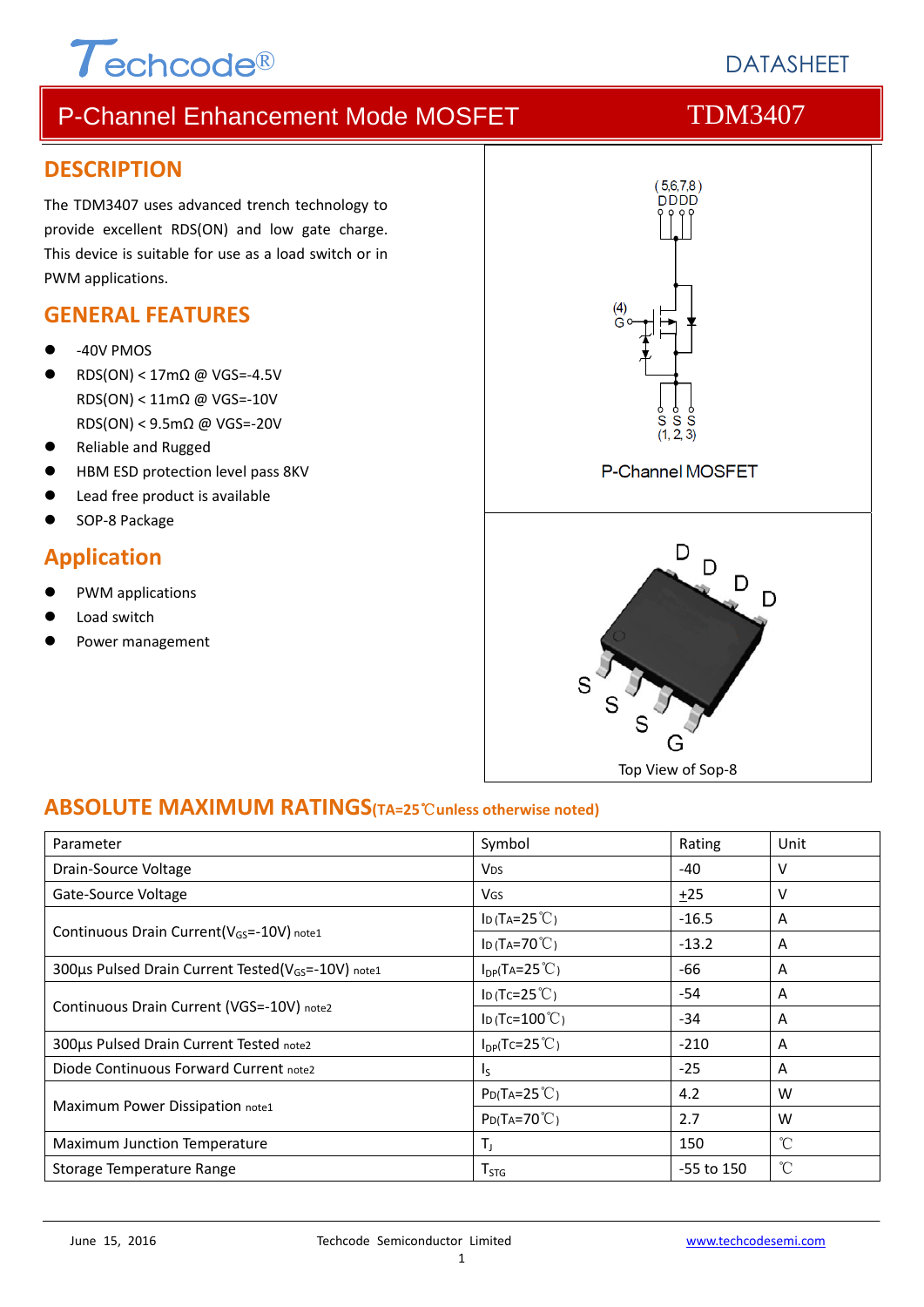# Techcode®

### DATASHEET

| <b>P-Channel Enhancement Mode MOSFET</b>     |      | <b>TDM3407</b> |                |
|----------------------------------------------|------|----------------|----------------|
| Thermal Resistance-Junction to Ambient note1 | Reja | 75             | $^{\circ}$ C/W |
| Thermal Resistance-Junction to Lead note2    | Rejl | 24             | $\degree$ C/W  |

NOTES:

1. Surface Mounted on  $1in^2$  pad area, t is 10sec. R<sub>θJA</sub> steady state t = 999s.

2. The power dissipation P<sub>D</sub> is based on T<sub>J(MAX)</sub> = 150<sup>o</sup>C, and it is useful for reducing junction-to-case thermal resistance (ReJC) when additional heat sink is used.

#### **ELECTRICAL CHARACTERISTICS (TA=25**℃**unless otherwise noted)**

| Parameter                                 | Symbol                   | <b>Test Conditions</b>                  | Min                      | Typ            | Max                      | Unit      |
|-------------------------------------------|--------------------------|-----------------------------------------|--------------------------|----------------|--------------------------|-----------|
| <b>STATIC CHARACTERISTICS</b>             |                          |                                         |                          |                |                          |           |
| Drain-Source Breakdown Voltage            | <b>BV</b> <sub>DSS</sub> | VGS=0V, ID=-250µA                       | $-40$                    | $\Box$         | $\equiv$                 | $\vee$    |
| Zero Gate Voltage Drain Current           | IDSS                     | VDS=-32, VGS=0V                         | $\overline{a}$           | $\blacksquare$ | $-1$                     | $\mu$ A   |
| Gate-Body Leakage Current                 | lgss                     | VGS=±20V, VDS=0V                        | $\overline{a}$           | $\blacksquare$ | ±10                      | $\mu$ A   |
| <b>ON CHARACTERISTICS (Note 3)</b>        |                          |                                         |                          |                |                          |           |
| <b>Gate Threshold Voltage</b>             | VGS(th)                  | VDS=VGS, ID=-250µA                      | $-1.5$                   | $-2$           | $-2.5$                   | $\vee$    |
|                                           |                          | VGS=-4.5V, IDS=-15A                     | $\overline{a}$           | 14             | 17                       | $m\Omega$ |
| Drain-Source On-State Resistance          | R <sub>DS</sub> (ON)     | VGS=-10V, IDS=-25A                      | $\overline{a}$           | 9.5            | 11                       | $m\Omega$ |
|                                           |                          | VGS=-20V, IDS=-25A                      | $\overline{a}$           | 8.5            | 9.5                      | $m\Omega$ |
| <b>DYNAMIC CHARACTERISTICS (Note4)</b>    |                          |                                         |                          |                |                          |           |
| Input Capacitance                         | Ciss                     | VDS=-20V, VGS=0V, F=1.0MHz              | $\overline{\phantom{a}}$ | 2780           | $\blacksquare$           | PF        |
| <b>Output Capacitance</b>                 | Coss                     |                                         | $\overline{a}$           | 425            | $\overline{\phantom{a}}$ | PF        |
| Reverse Transfer Capacitance              | Crss                     |                                         | $\overline{a}$           | 330            | $\frac{1}{2}$            | PF        |
| <b>SWITCHING CHARACTERISTICS (Note 4)</b> |                          |                                         |                          |                |                          |           |
| Turn-on Delay Time                        | $td($ on)                | VDD=-20V, RL=20Ω, VGEN=-10V,            | $\overline{\phantom{a}}$ | 17             | $\omega$                 | nS        |
| Turn-on Rise Time                         | tr                       | $RG=6$ $\Omega$ lps=-1A                 | $\overline{a}$           | 14             | $\overline{\phantom{a}}$ | nS        |
| Turn-Off Delay Time                       | td(off)                  |                                         | $\overline{a}$           | 59             | ÷,                       | nS        |
| Turn-Off Fall Time                        | tf                       |                                         | $\overline{a}$           | 22             | $\overline{a}$           | nS        |
| <b>Total Gate Charge</b>                  | Q <sub>g</sub>           | VDS=-20V, IDS=-16A, VGS=-10V            | $\overline{a}$           | 59             | $\overline{a}$           | nC        |
| Gate-Source Charge                        | Qgs                      |                                         | $\overline{a}$           | 8              | $\Box$                   | nC        |
| Gate-Drain Charge                         | Qgd                      |                                         |                          | 16             | $\frac{1}{2}$            | nC        |
| Body Diode Reverse Recovery Time          | Trr                      | $\text{los}$ =-20A, dl/dt=100A/ $\mu$ s | $\overline{a}$           | 23             | $\overline{a}$           | nS        |
| Body Diode Reverse Recovery Charge        | Qrr                      |                                         | L.                       | 10             | $\blacksquare$           | nC        |
| DRAIN-SOURCE DIODE CHARACTERISTICS        |                          |                                         |                          |                |                          |           |
| Diode Forward Voltage (Note 3)            | <b>V<sub>SD</sub></b>    | VGS=0V, ISD=-1A                         | $\overline{\phantom{a}}$ | $-0.7$         | $-1$                     | $\vee$    |

NOTES:

3 Pulse Test: Pulse Width  $\leq 300$ μs, Duty Cycle  $\leq 2\%$ .

4 Guaranteed by design, not subject to production testing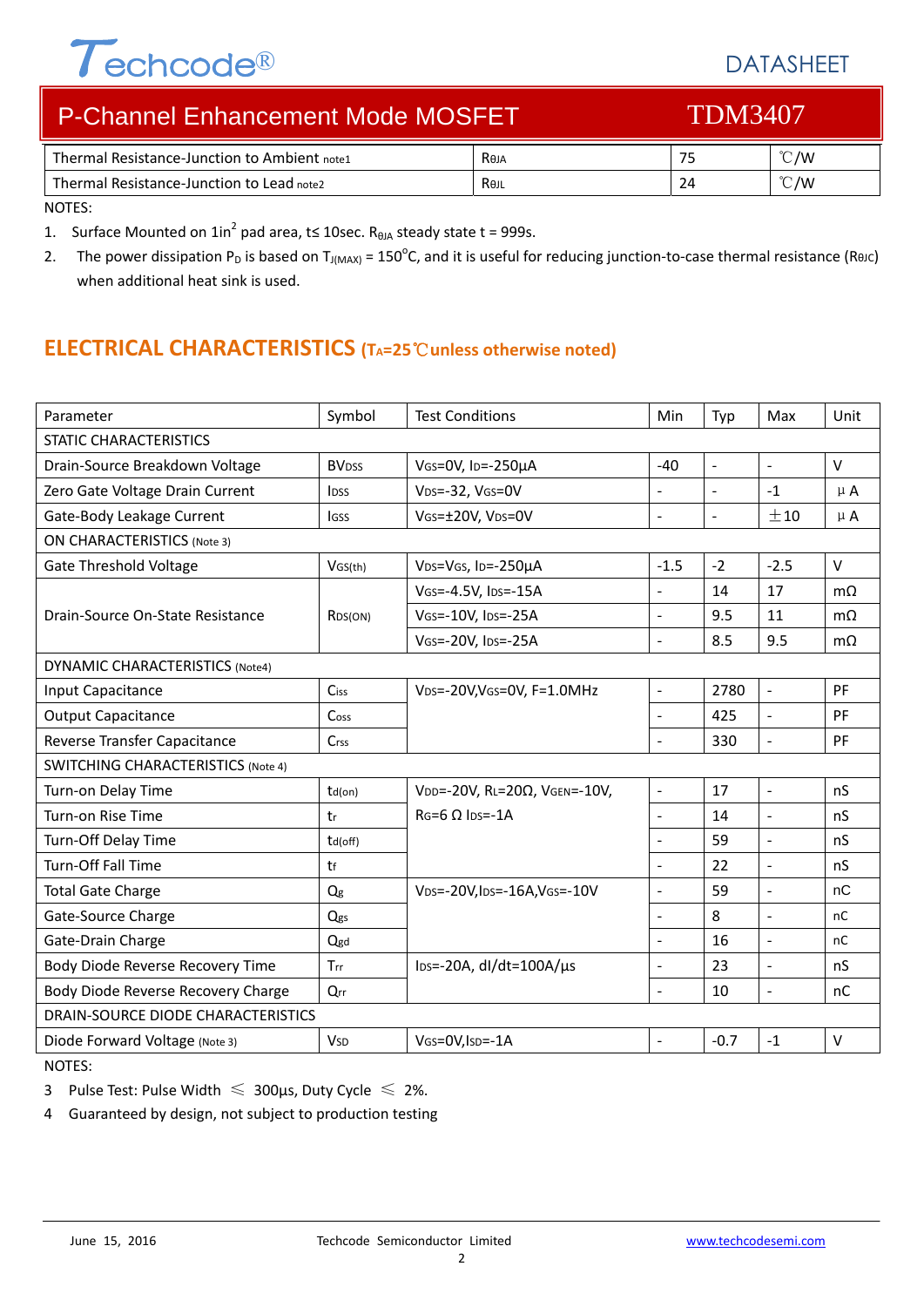

#### DATASHEET

### P-Channel Enhancement Mode MOSFET TDM3407

#### **Typical Operating Characteristics**



#### **Drain Current**

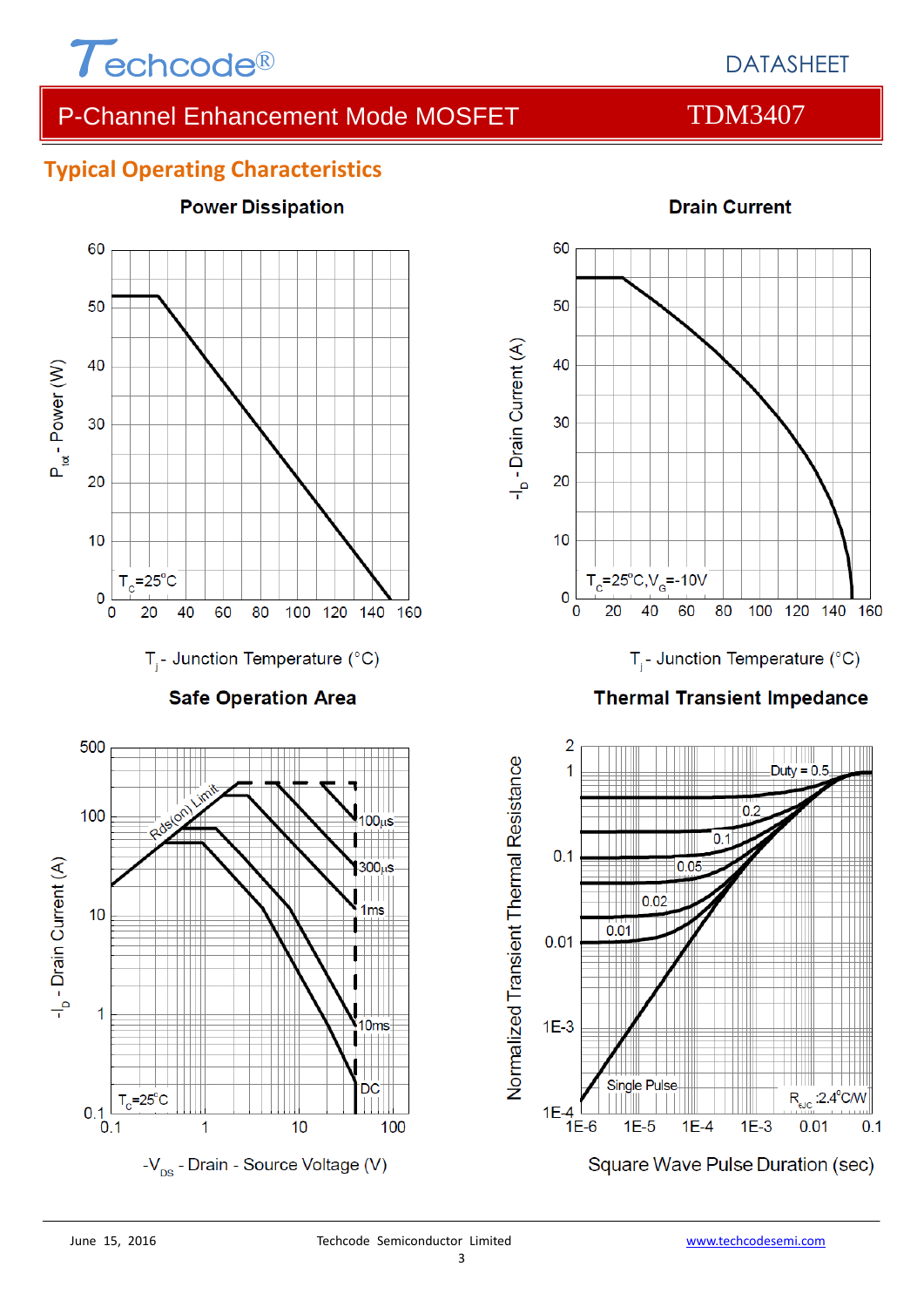

#### DATASHEET

#### P-Channel Enhancement Mode MOSFET TDM3407

#### **Typical Operating Characteristics(Cont.)**



#### **Output Characteristics**



#### **Drain-Source On Resistance**

**Gate Threshold Voltage** 

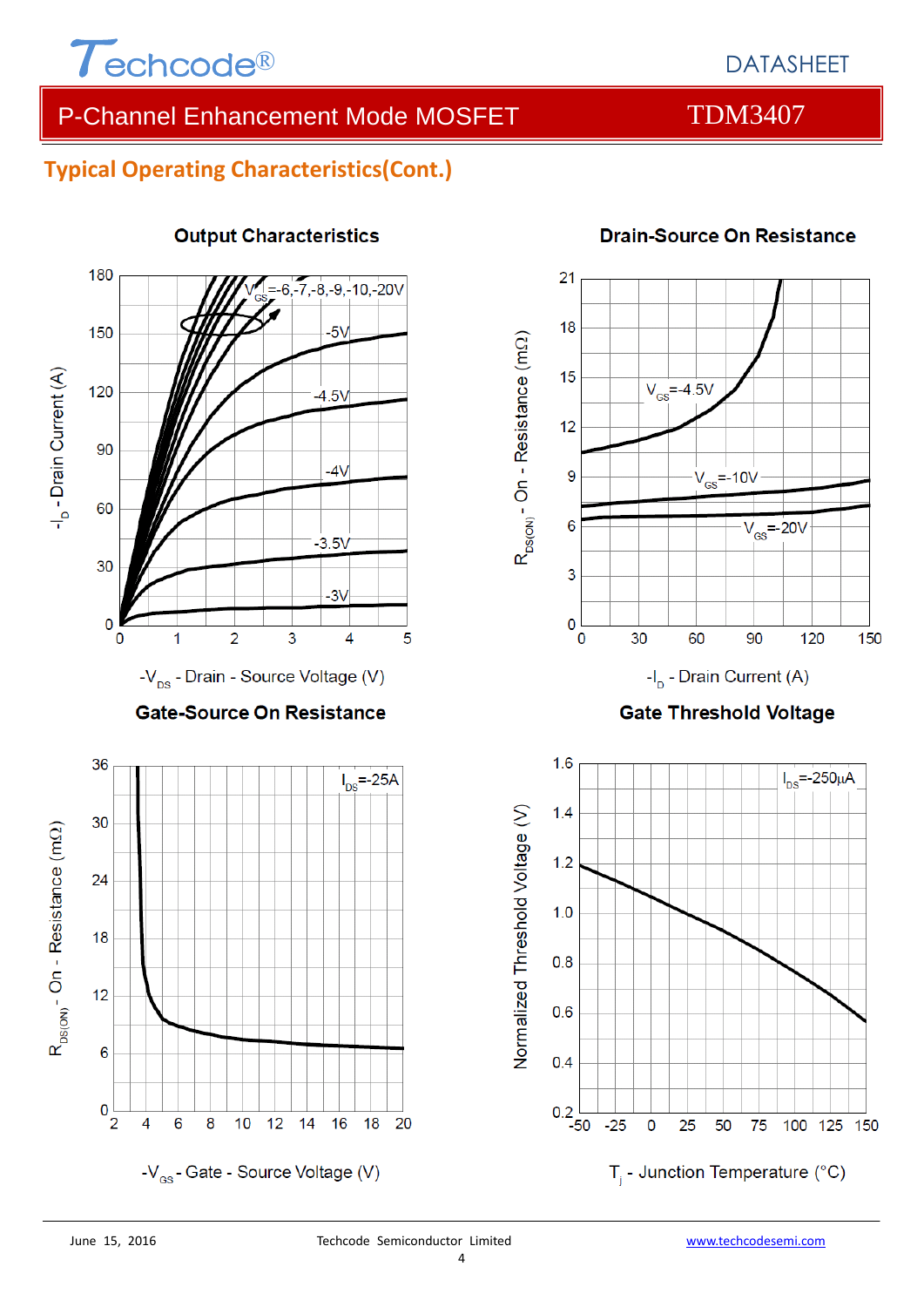

### P-Channel Enhancement Mode MOSFET TDM3407

#### **Typical Operating Characteristics (Cont.)**



#### **Drain-Source On Resistance**





#### 100 -I<sub>s</sub> - Source Current (A)  $T_i = 150$ °C  $10$  $T_i = 25$ °C  $\overline{1}$  $0.1$ <sub>0.0</sub>  $0.2$  $0.4$  $0.6$  $0.8$  $1.0$  $1.2$  $1.4$

**Gate Charge** 

-V<sub>sp</sub> - Source - Drain Voltage (V)



#### Source-Drain Diode Forward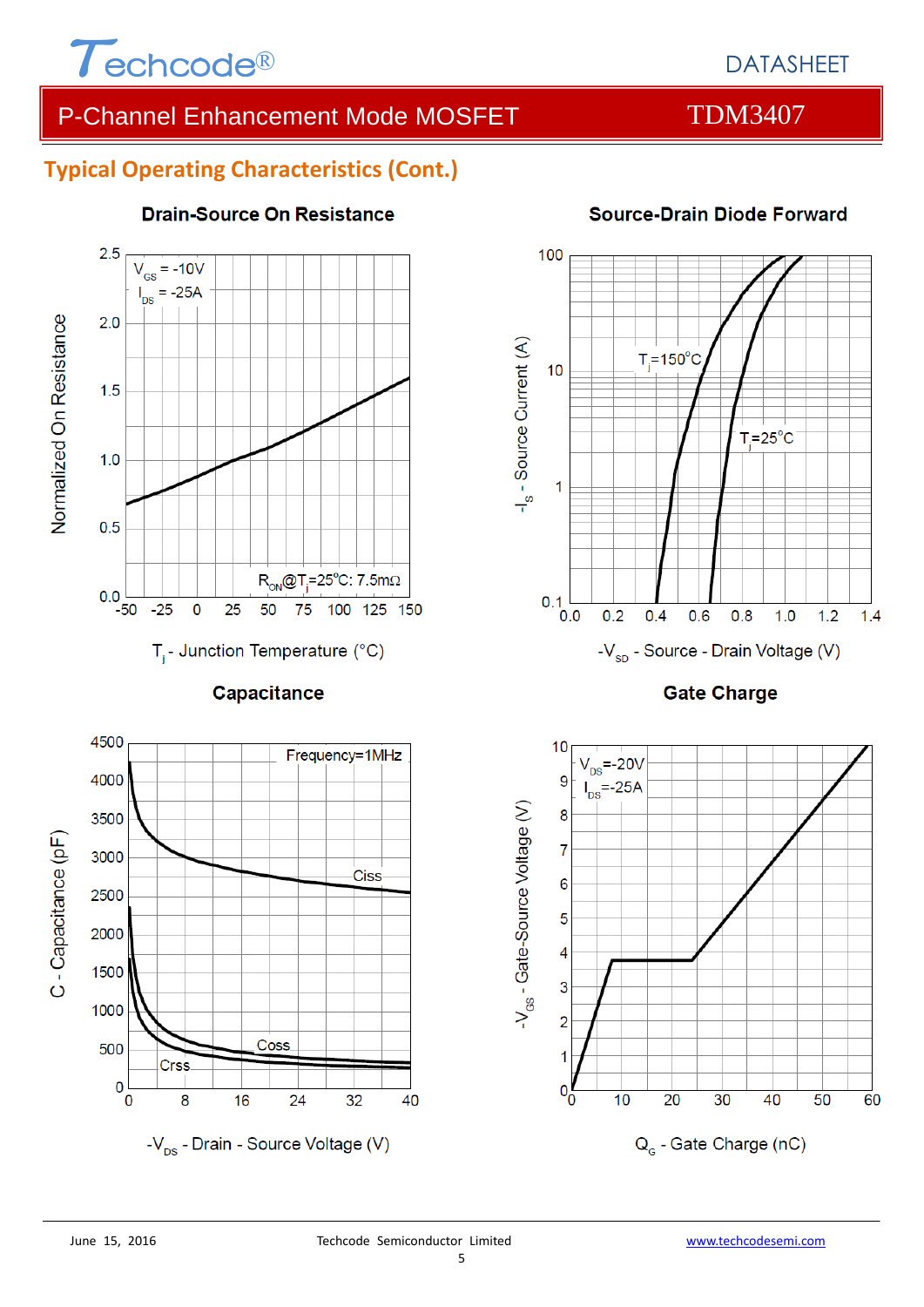

# P-Channel Enhancement Mode MOSFET TDM3407



DATASHEET

# **Package Information**

SOP-8 Package



| Symbol | Dimensions In Millimeters |             | Dimensions In Inches |             |  |
|--------|---------------------------|-------------|----------------------|-------------|--|
|        | Min                       | Max         | Min                  | Max         |  |
| А      | 1.350                     | 1.750       | 0.053                | 0.069       |  |
| A1     | 0.100                     | 0.250       | 0.004                | 0.010       |  |
| А2     | 1.350                     | 1.550       | 0.053                | 0.061       |  |
| b      | 0.330                     | 0.510       | 0.013                | 0.020       |  |
| C      | 0.170                     | 0.250       | 0.006                | 0.010       |  |
|        | 4.700                     | 5.100       | 0.185                | 0.200       |  |
| F      | 3.800                     | 4.000       | 0.150                | 0.157       |  |
| E1     | 5.800                     | 6.200       | 0.228                | 0.244       |  |
| e      | 1.270 (BSC)               |             | 0.050(BSC)           |             |  |
|        | 0.400                     | 1.270       | 0.016                | 0.050       |  |
|        | $0^{\circ}$               | $8^{\circ}$ | 0°                   | $8^{\circ}$ |  |